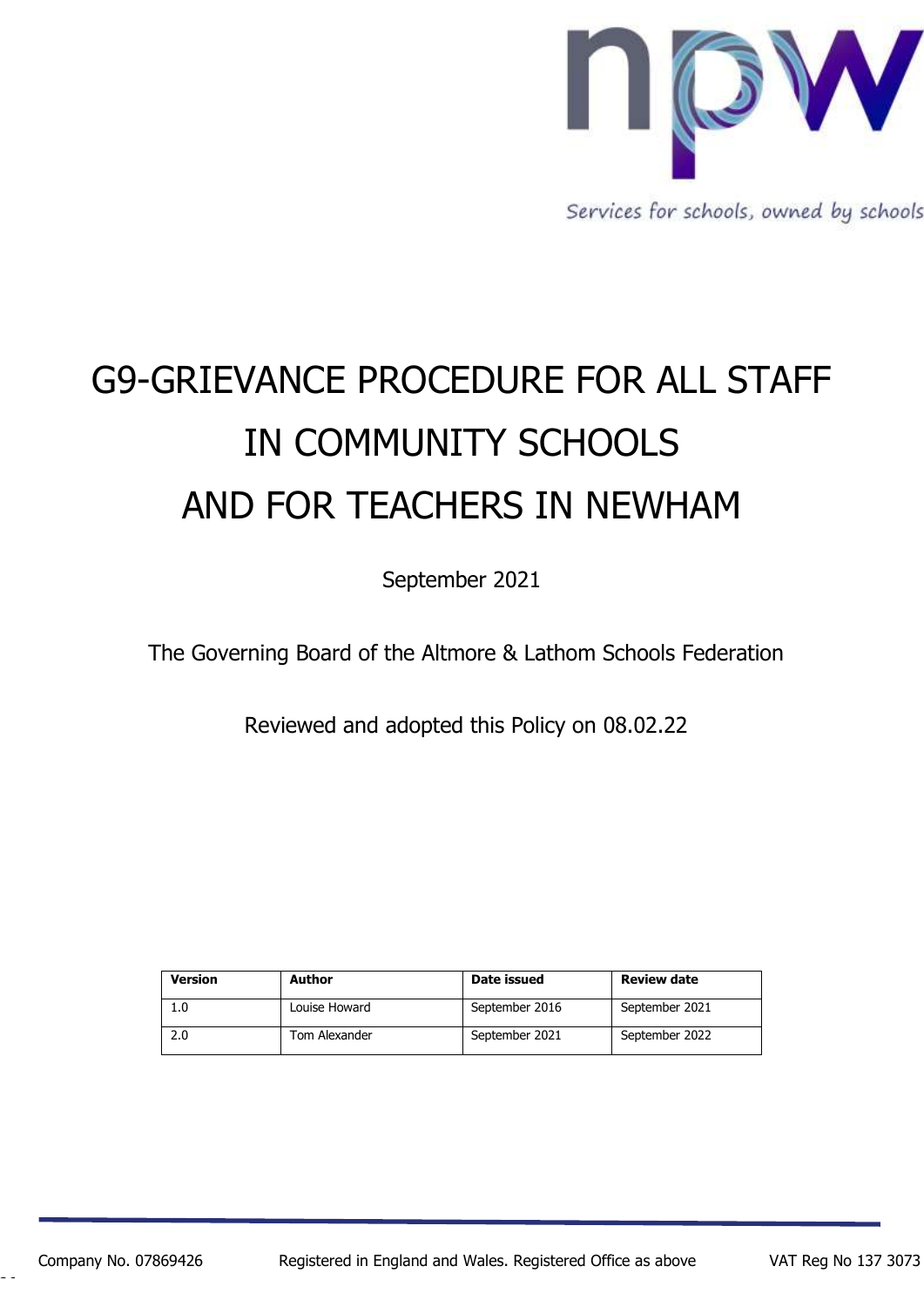## **APPENDIX G9**

#### **Introduction**

Employers are required to have a procedure for settling grievances by individual employees.

- 1. Under the Local Management of Schools provisions, the governing board of each school with a statutory delegated budget is responsible for establishing such procedures which give staff the opportunity to seek redress of grievances relating to their employment.
- 2. The Authority and the trade unions consider it important that there is a grievance procedure which sets out:
	- (i) a preliminary process which may enable a grievance to be resolved informally and without recourse to any subsequent stage;
	- (ii) a formal procedure where the preliminary procedure is inappropriate or has failed.
- 3. This grievance procedure is recommended by the Authority and the trade unions to governing boards for adoption as the school's procedure. The procedure has also been adopted by the Authority to apply to all its teachers who are employed other than on the complement of LMS schools.

#### 4. **Policy Statement**

The school recognises that from time to time employees may wish to seek redress for grievances relating to their employment or against colleagues. Grievances are concerns, problems or complaints that employees raise with their employers. This grievance procedure is intended to deal with all individual grievances excluding matters that are dealt with under other HR procedures (e.g. capability and disciplinary), income tax, National Insurance, the rules of pension schemes and collective disputes. It applies to grievances with school management, the governing board, governors, and staff when acting in a management capacity and the Local Authority. It should not be used to restart proceedings within 6 months of receiving a decision on a related matter, unless it is because management action under a previous decision has not been implemented.

5. Staff are advised to consult their union representative before using the grievance procedure.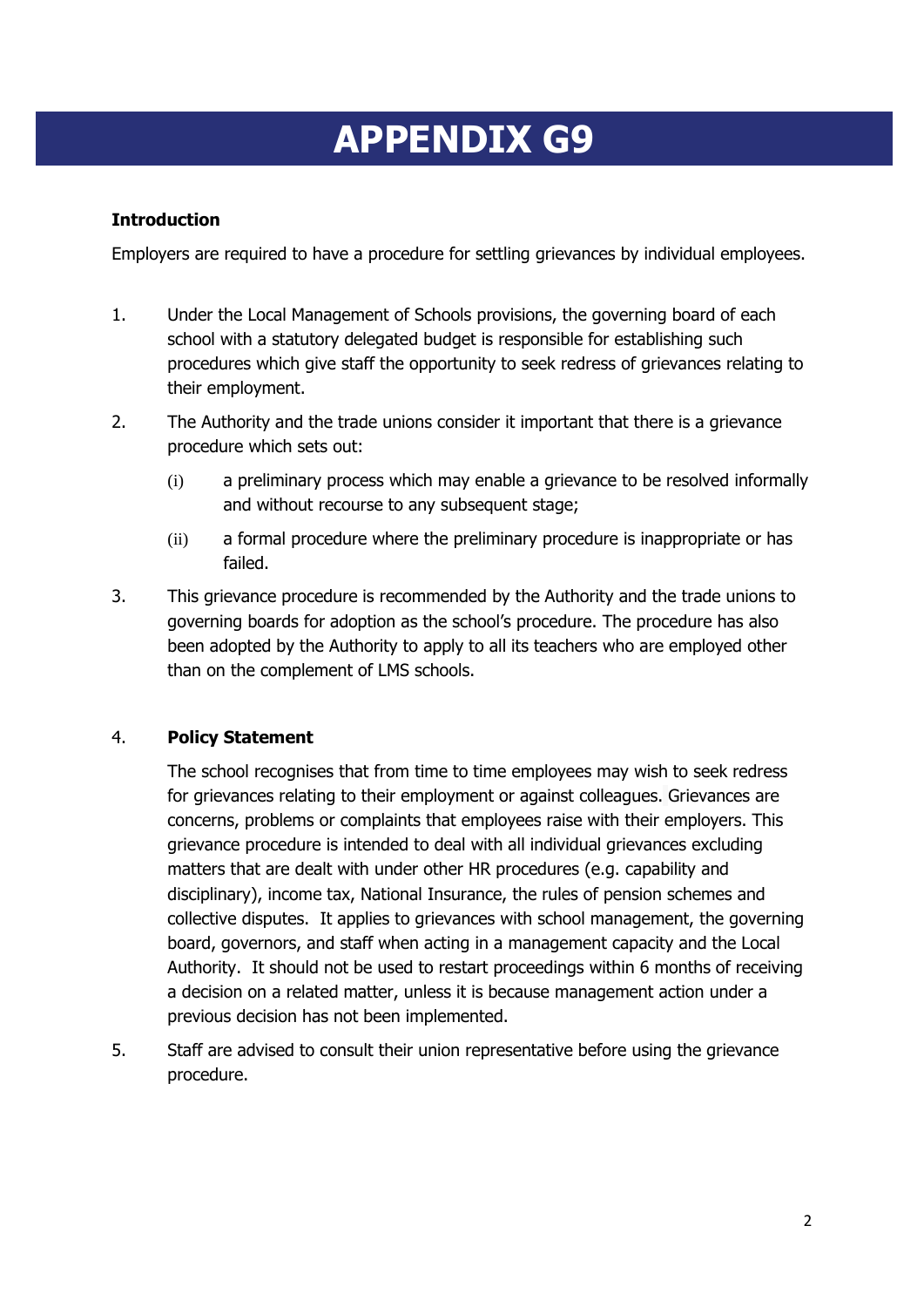#### 6. **The Aims of the Policy**

The aims of this policy are to encourage free communication between employees and their senior colleagues and to ensure that questions and problems arising during the course of employment can be aired and, where possible, resolved quickly and to the satisfaction of all concerned.

#### **Informal Procedure**

- 7. Where a member of staff's grievance concerns a work colleague, they should first of all endeavour to resolve the matter by directly approaching the member of staff involved. This does not preclude the right of the employee to raise the matter directly with a senior member of staff.
- 8. Where a member of staff has a grievance, which does not involve another work colleague, they should approach directly their Head of Department, supervisor or other senior member of staff.
- 9. Where the Head Teacher is the subject of the grievance, then the informal procedure would be for the Head teacher to meet with the employee (if applicable) or provide a written response.

#### 10. **Mediation**

This may include using mediation which is informal, confidential, impartial, voluntary and may be undertaken by a qualified workplace mediator. All parties need to agree to having mediation.

#### **Formal Procedure**

- 11. Where the matter has not been resolved under the informal procedure referred to above, the member of staff concerned should submit a formal written grievance on the grievance form (Appendix 1) to the Head Teacher, and give a copy to any implicated colleague or request the Head Teacher to do so. The member of staff should keep a copy.
- 12. The member of staff must raise their grievance as soon as possible after the event(s) they are complaining about. A formal grievance must be received within 4 weeks of the occurrence which is the subject of the complaint or within 4 weeks of the time you became aware of the matter.
- 13. The Head Teacher (or designated alternative person) should establish that the preliminary procedure has been followed and arrange a personal interview with the employee to discuss their grievance. This should be held within five working days of the form being submitted. This time limit may be extended by mutual agreement. The member of staff has the right to be accompanied by a union representative or workplace colleague. If the grievance alleges harassment or discrimination, the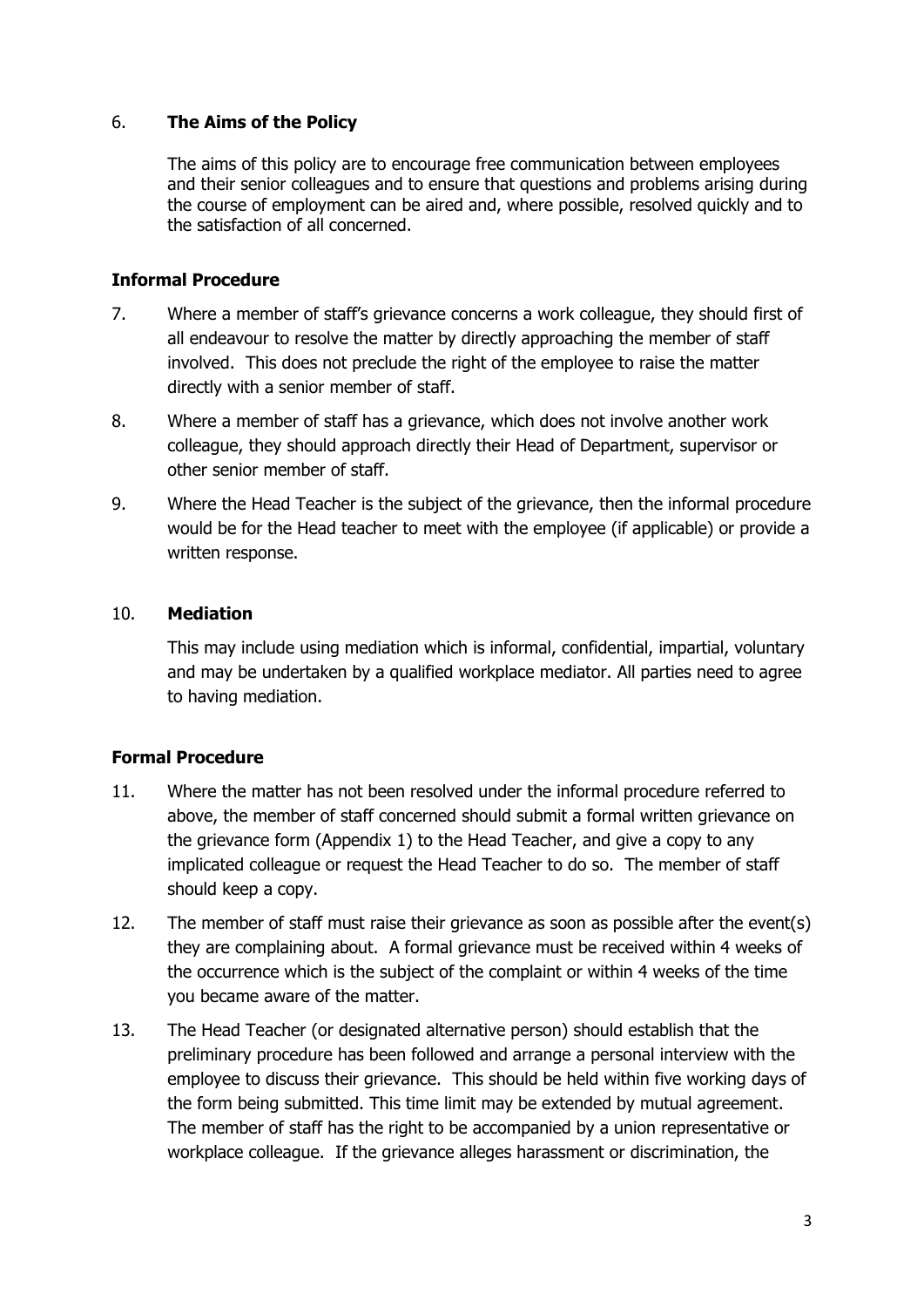Head Teacher (or designated alternative person) should, where possible, be supported by a colleague of the other gender/race as appropriate.

- 14. The Head Teacher (or designated alternative person) should seek to resolve the problem personally or, by mutual agreement, in consultation with other member(s) of staff. At this meeting the employee should be allowed to explain their complaint and suggest how it should be settled. The Head Teacher (or designated alternative person) should also seek advice from the officers of the Authority or consult with representatives of their union(s) concerned as may be thought appropriate. A response from the Head Teacher (or designated alternative person) should be given within an appropriate time limit once all parties have had the opportunity to share their inofmation. If it is not possible to respond within this time limit the employee should be given an explanation for the delay and told when a response can be expected.
- 15. Where the Head Teacher is the subject of the grievance, the complaint will be investigated by an independent person, appointed by the Chair of Governors. Once the investigation is concluded, the investigator will submit their written conclusion to the Chair of Governors with their recommendation as to whether or not the grievance should proceed to a formal hearing.

#### **Appeal Procedure**

- 16. Where the member of staff feels the Head Teacher or independent person (in case of a complaint against the Head Teacher) has not resolved the matter, they should send their original grievance form together with their reasons why they are not happy with the Head Teachers' response to the Head of Governor Services, Newham Partnership Working, Francis House, 760 Barking Road, London E13 9PJ, who will inform the Chair of Governors, , within 5 working days of receipt of the written confirmation of the grievance outcome.
- 17. Each governing board will establish a Staff Appeal Committee to consider formal grievances on its behalf or include this within the terms of reference of another committee. The membership of the Committee should represent the different constituent groups of governors. The Committee will have full delegated powers to act on behalf of the governing board in determining a resolution of the grievance. However, if any member of the governing board has been previously involved in the substance of the grievance they should not attend as a member of the Staff Appeal Committee. Governors should not be involved in any discussions outside of the Committee proceedings.
- 18. The Committee will meet specifically to consider the grievance and this will be clerked. The procedure for the meeting is set out in Appendix 2. An appropriate representative of the Corporate Director of Children's Services will attend this meeting to advise on policy and procedural matters.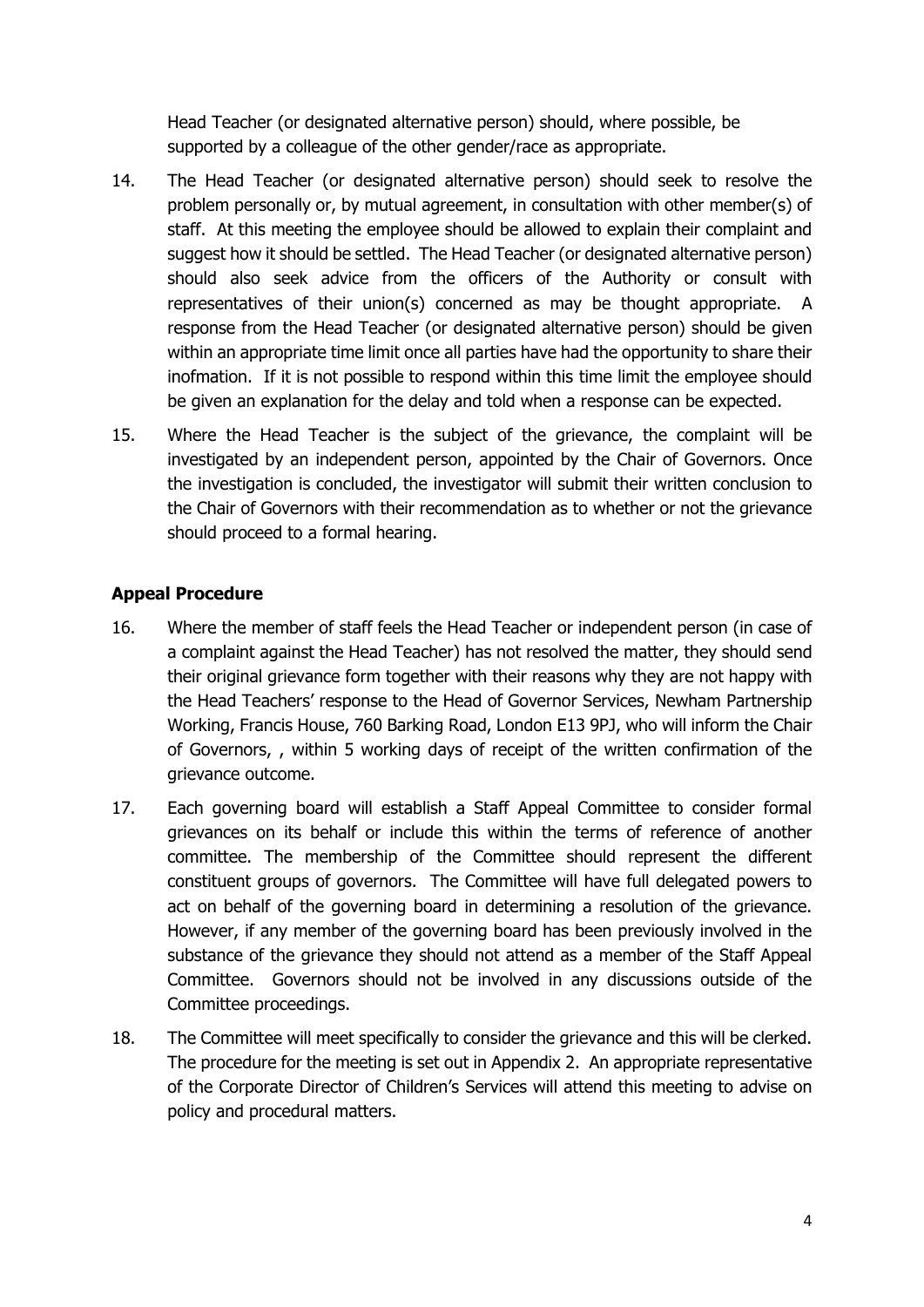- 19. The meeting of the Committee should be held within twenty working days of the date of receipt of the grievance. Both parties will be given 5 working days' notice of the meeting.
- 20. Either party may submit written evidence and/or call witnesses. Copies of the evidence and the names of witnesses to be called must be available to all parties at least 3 days prior to the Committee meeting. Each side must arrange for its own witnesses to attend.
- 21. Both parties are entitled to be accompanied by a trade union representative or workplace colleague.
- 22. The responsibility for convening the Committee rests with the Chair of the governing board. If it is not called within the specified timescale, the Corporate Director – Children's Services or representative will make the arrangements and call the meeting no later than a further 10 working days.
- 23. The matter shall end at this level except where the appropriate trade union consider that an important issue of principle arises which could be considered through the appropriate consultation procedures.

#### **Head Teachers**

- 24. A Head Teacher shall have the right to submit a formal written notice of grievance to the Chair of the governing board with a copy to the Corporate Director of Children's Services.
- 25. In the case of a complaint about the personal conduct of another head teacher, either party can ask for a third party to be involved in seeking to resolve the complaint before it goes to the governors committee.

#### **Teachers not employed on the complement of a school**

- 26. For staff employed on the complement of a school that does not have a delegated budget, the procedure will operate as set out in this document.
- 27. For teachers not employed on the complement of a school, the appropriate Manager will carry out the role of Head Teacher defined in paragraph 6 to 14. The procedure as defined in paragraphs 15 to 22 is the responsibility of the Corporate Director of Children's Services' representative.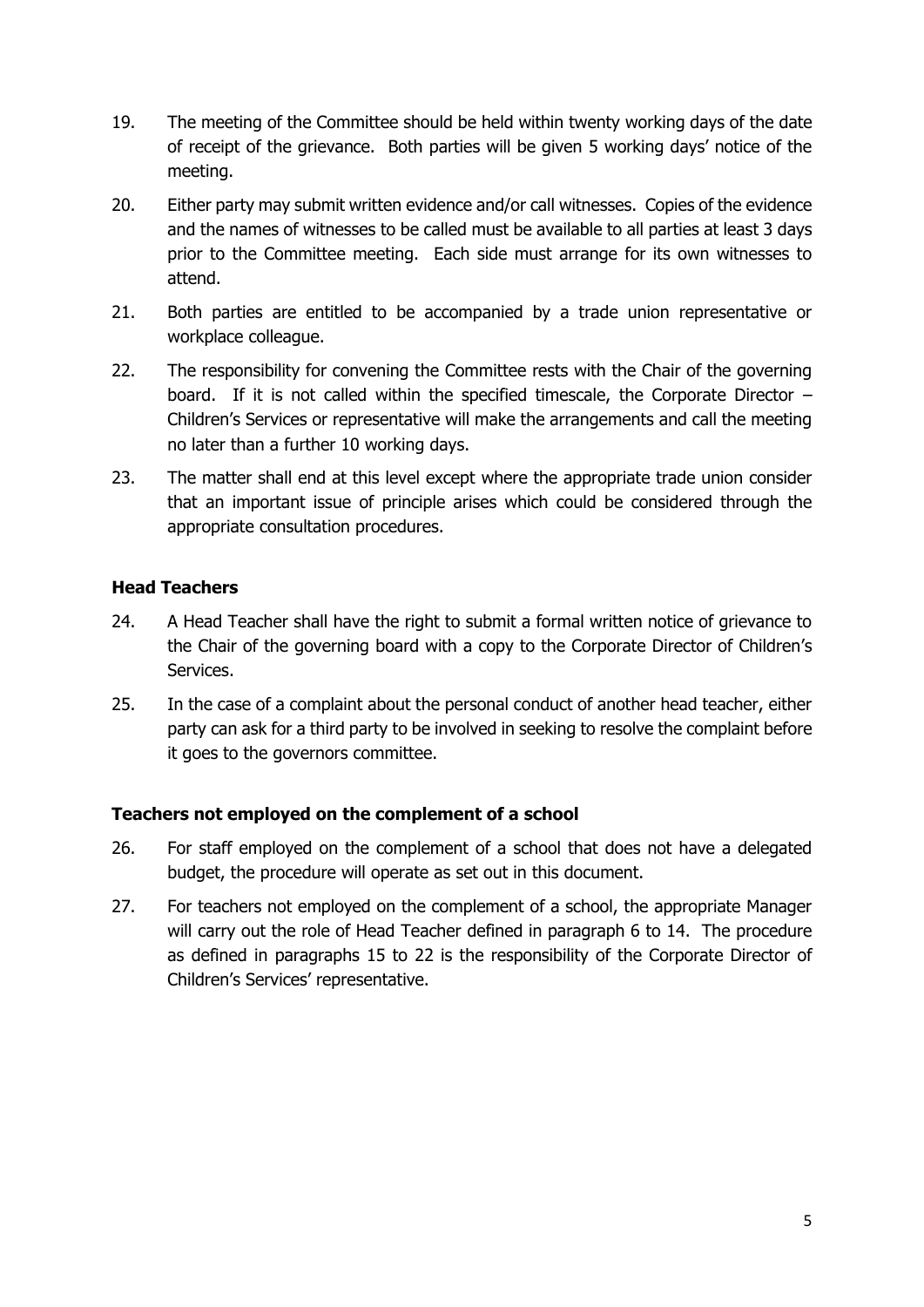#### **Appendix 1**

### **GRIEVANCE FORM FOR TEACHERS AND**

#### **FOR ALL STAFF IN COMMUNITY SCHOOLS**

TO: HEAD TEACHER\_\_\_\_\_\_\_\_\_\_\_\_\_\_\_\_\_\_\_\_\_\_\_\_\_\_\_\_\_\_\_\_\_\_\_\_\_\_\_\_\_\_\_\_SCHOOL

(or Chair of Governors, if the complaint is against the Head teacher)

| FROM: NAME   |  |  |  |  |
|--------------|--|--|--|--|
| DESIGNATION: |  |  |  |  |

#### **DETAILS OF GRIEVANCE**

#### **OUTCOME REQUIRED**

Signed:\_\_\_\_\_\_\_\_\_\_\_\_\_\_\_\_\_\_\_\_\_\_\_\_\_\_\_\_\_\_\_\_\_\_\_\_\_\_\_ Date:\_\_\_\_\_\_\_\_\_\_\_\_\_\_\_\_\_\_\_\_

Notes: (a) This form should be completed and submitted to the Head Teacher (or Chair of Governors if the complaint is about the Head Teacher). It cannot be accepted by the Head Teacher unless it is signed by the member of staff submitting it.

(b) The employee should keep at least one copy of this form when submitting it to the Head Teacher and either give a copy to any implicated colleague, or request the Head Teacher to do so.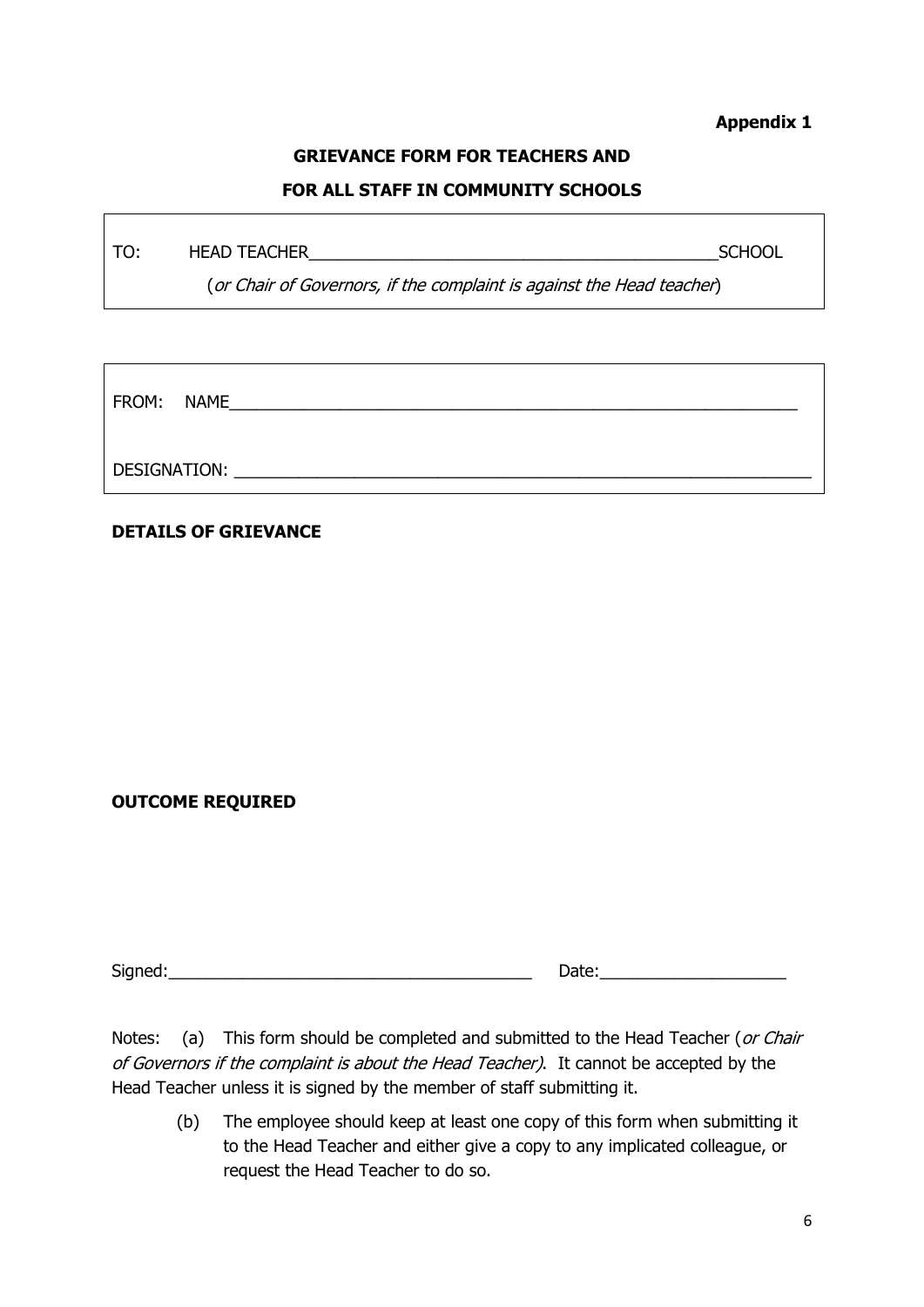#### **Appendix 2**

#### **GRIEVANCE APPEAL HEARING PROCEDURE**

- 1. The Committee should elect a Chair for the meeting.
- 2. The Chair to call in all parties.
- 3. The Chair to explain procedure.
- 4. Chair to establish that all parties and Governors have any written evidence that was submitted beforehand and names of any witnesses to be called.
- 5. The Head Teacher to present their case, referring to written evidence and calling any witnesses. When witnesses are present, they should be questioned (in order):

Head Teacher employee (or representative) **Governors** 

If agreed by all parties, witnesses will be released at the end of giving their evidence.

6. At the conclusion of the presentation of their case, the Head Teacher to be questioned (in order) :

employee (or representative) **Governors** 

7. Employee (or representative) to present their case, referring to written evidence and calling any witnesses. When witnesses are present they should be questioned (in order):

by employee (or representative) by Head Teacher

- by Governors
- 8. At the conclusion of the presentation of their case, the employee should be questioned (in order);

by Head Teacher